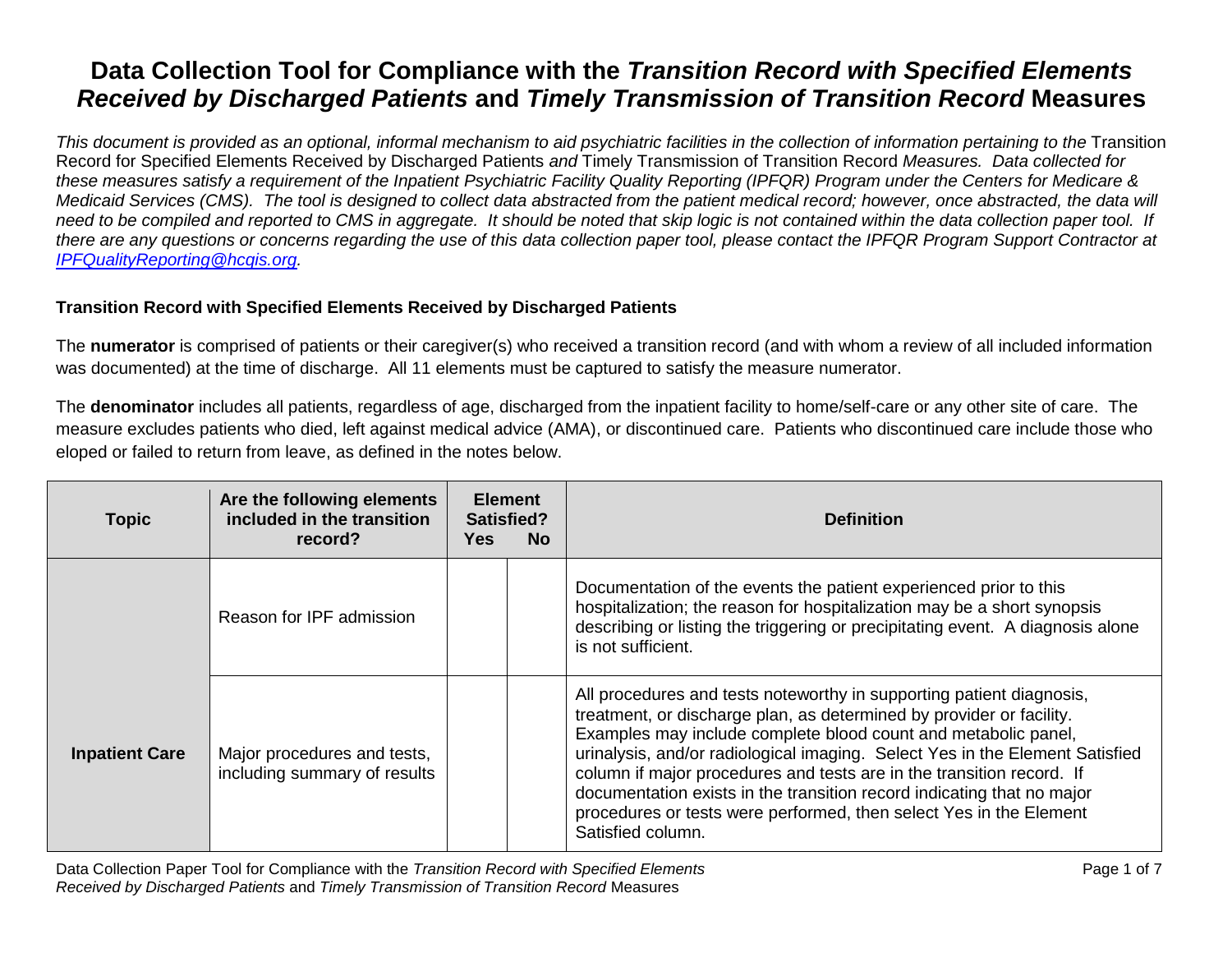| <b>Topic</b>                                                 | Are the following elements<br>included in the transition<br>record?               | <b>Yes</b> | <b>Element</b><br>Satisfied?<br><b>No</b> | <b>Definition</b>                                                                                                                                                                                                                                                                                                                                                                                                                                                                                                                                                                                                                                                                                                                                                                                                                                                                                                                                                                                                                                                        |
|--------------------------------------------------------------|-----------------------------------------------------------------------------------|------------|-------------------------------------------|--------------------------------------------------------------------------------------------------------------------------------------------------------------------------------------------------------------------------------------------------------------------------------------------------------------------------------------------------------------------------------------------------------------------------------------------------------------------------------------------------------------------------------------------------------------------------------------------------------------------------------------------------------------------------------------------------------------------------------------------------------------------------------------------------------------------------------------------------------------------------------------------------------------------------------------------------------------------------------------------------------------------------------------------------------------------------|
|                                                              | Principal diagnosis at<br>discharge                                               |            |                                           | Documentation indicating the final principal diagnosis at the time of<br>discharge.                                                                                                                                                                                                                                                                                                                                                                                                                                                                                                                                                                                                                                                                                                                                                                                                                                                                                                                                                                                      |
| Post-Discharge/<br><b>Patient Self-</b><br><b>Management</b> | <b>Current Medication List</b>                                                    |            |                                           | The current medication list should include prescriptions, over-the-counter<br>medications, and herbal products in the following categories:<br>Medications to be TAKEN by patient: Medications prescribed prior<br>to IPF stay to be continued after discharge AND new medications<br>started during the IPF stay to be continued after discharge AND<br>newly prescribed or recommended medications to be taken after<br>discharge. Prescribed or recommended dosage, special<br>instructions/considerations, and intended duration must be included<br>for each continued and new medication listed. A generalized<br>statement regarding intended duration, such as a blanket statement<br>indicating that the patient should continue the medications until told<br>to stop, would be acceptable for routine medications.<br>Medications NOT to be taken by patient: Medications<br>$\bullet$<br>(prescription, over-the-counter, and herbal products) taken by the<br>patient before the inpatient stay that should be discontinued or<br>withheld after discharge. |
|                                                              | Studies Pending at<br>Discharge (or documentation<br>that no studies are pending) |            |                                           | Medical tests not concluded at discharge. Examples include complete<br>blood count and metabolic panel, urinalysis, or radiological imaging. Select<br>Yes in the Element Satisfied column if studies pending at discharge are in<br>the transition record. If documentation exists in the transition record,<br>indicating that no tests are pending at discharge, then select Yes in the<br>Element Satisfied column.                                                                                                                                                                                                                                                                                                                                                                                                                                                                                                                                                                                                                                                  |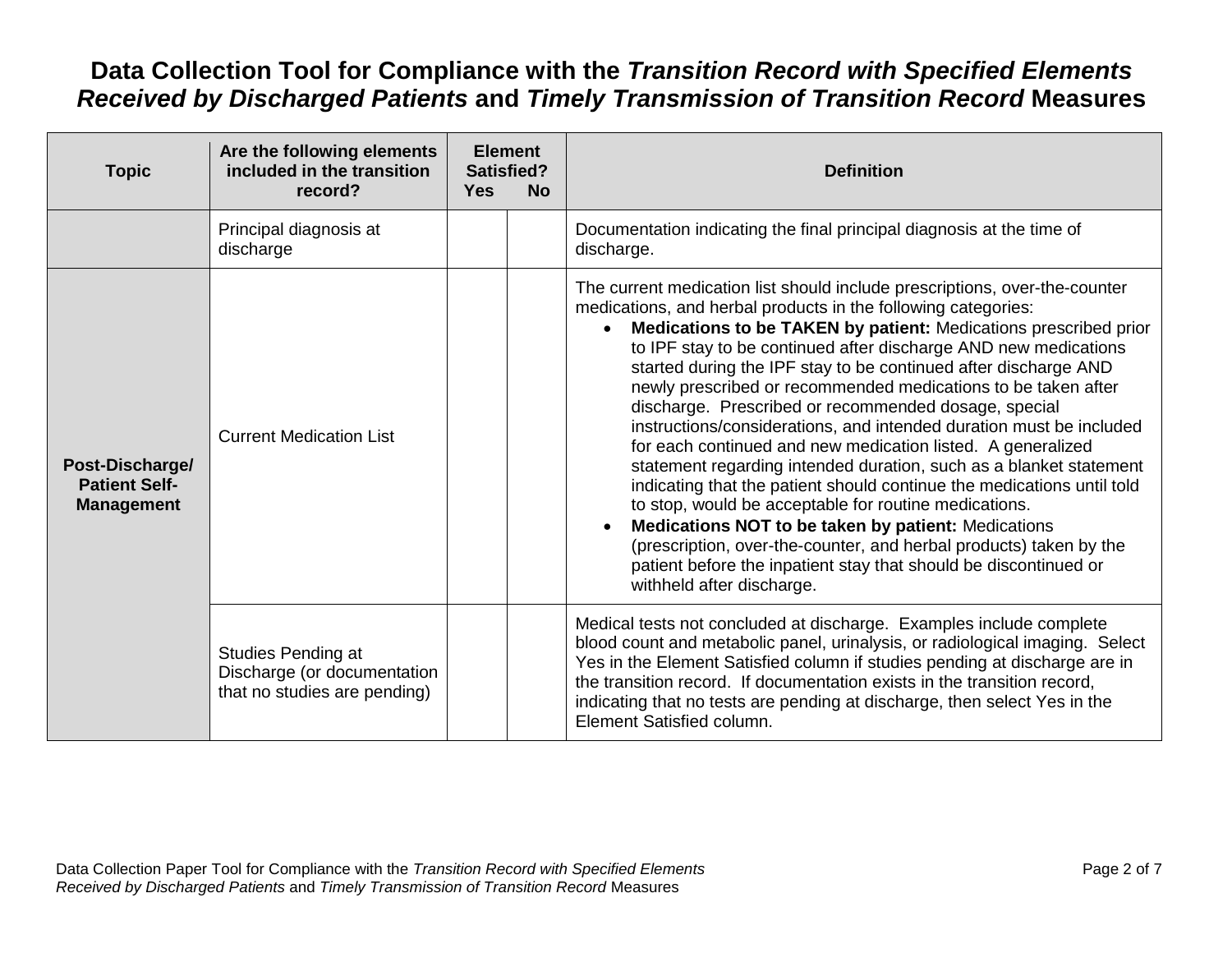| <b>Topic</b>                       | Are the following elements<br>included in the transition<br>record?                                                            | Satisfied?<br><b>Yes</b> | <b>Element</b><br><b>No</b> | <b>Definition</b>                                                                                                                                                                                                                                                                                                                                                                                                                                                                                                                                                                                                                                                                                         |
|------------------------------------|--------------------------------------------------------------------------------------------------------------------------------|--------------------------|-----------------------------|-----------------------------------------------------------------------------------------------------------------------------------------------------------------------------------------------------------------------------------------------------------------------------------------------------------------------------------------------------------------------------------------------------------------------------------------------------------------------------------------------------------------------------------------------------------------------------------------------------------------------------------------------------------------------------------------------------------|
|                                    | <b>Patient Instructions</b>                                                                                                    |                          |                             | Directions for patient and/or caregiver to follow upon discharge from the<br>facility. Examples include medication information, dietary or activity<br>restrictions, warning signs and symptoms associated with the condition,<br>information regarding what to do if the patient experiences a relapse of<br>symptoms, etc. Instructions should be appropriate for the patient, including<br>the use of language services.                                                                                                                                                                                                                                                                               |
| <b>Advance Care</b><br><b>Plan</b> | Advance Directives or<br>surrogate decision maker<br>documented OR<br>documented reason for not<br>providing advance care plan |                          |                             | A written, signed statement that details the patient's preferences for<br>treatment should the patient be unable to make such decisions for<br>him/herself, whether that incapacitation be due to medical or mental health<br>reasons. The statement informs others about what treatment the patient<br>would or would not want to receive from psychiatrists and/or other health<br>professionals concerning both psychiatric and non-psychiatric care. An<br>Advance Directive identifies the person to whom the patient has given the<br>authority to make decisions on his/her behalf, a surrogate decision maker.                                                                                    |
|                                    |                                                                                                                                |                          |                             | Copies of the Advance Directive do not need to be transmitted to the follow-<br>up provider and the patient need not create an Advance Directive(s) to<br>satisfy this element. This element can be met if one of the following is<br>documented:                                                                                                                                                                                                                                                                                                                                                                                                                                                         |
|                                    |                                                                                                                                |                          |                             | a. The patient has an appointed surrogate decision maker.<br>b. The patient has a non-psychiatric (medical) Advance Directive and a<br>psychiatric Advance Directive.<br>c. If (a) or (b) was not met, the patient was offered information about<br>designating a surrogate decision maker or completing Advance<br>Directives, and if the criteria for (a) or (b) still were not met, a reason<br>was documented.<br>Advance Directives must be compliant with the state laws for the state in<br>which the patient receives care. Additional information on the Advance<br>Care Plan element can be found in the IPFQR Program Manual at<br>http://www.qualityreportingcenter.com/inpatient/ipf/tools/. |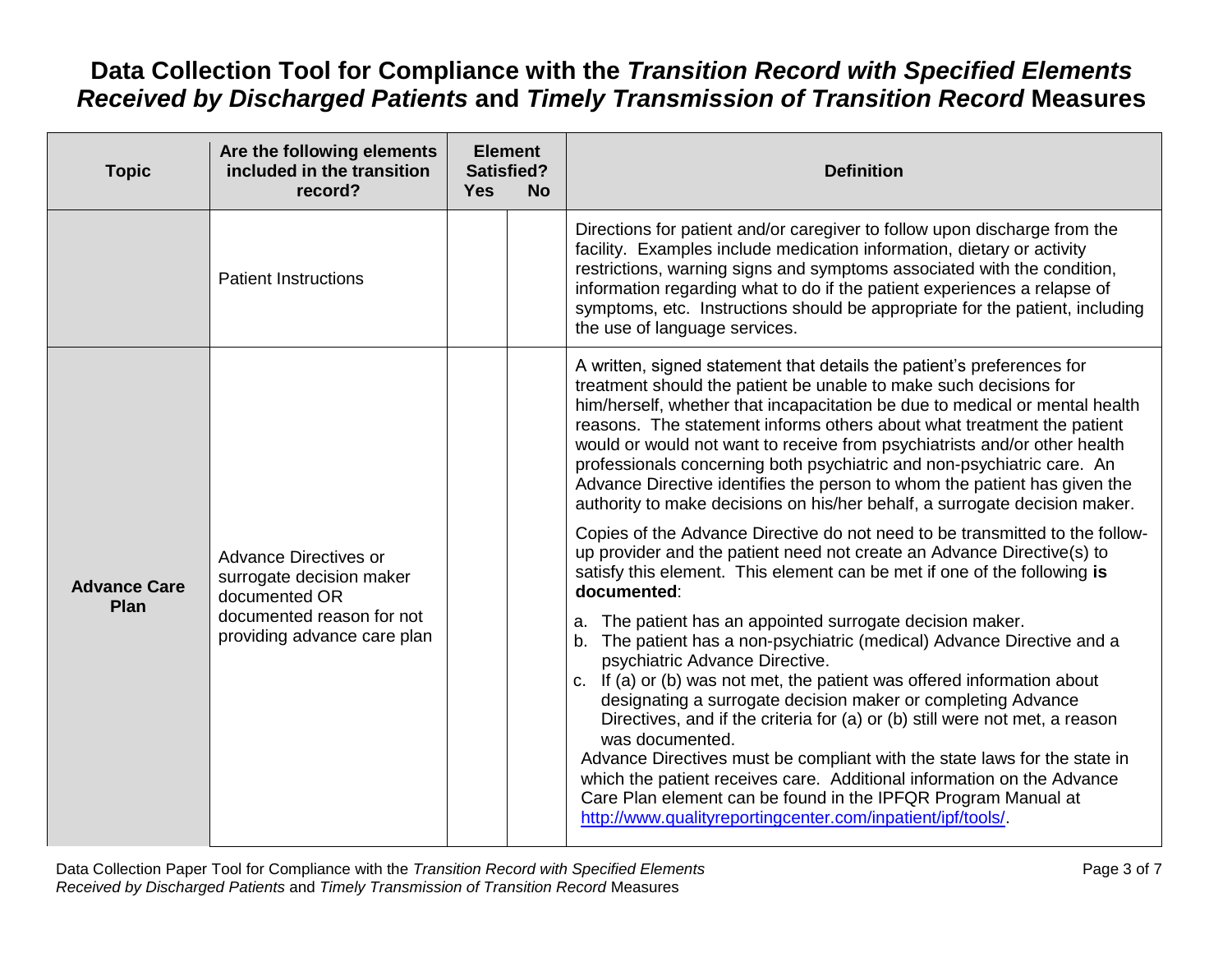| <b>Topic</b>                                                                                     | Are the following elements<br>included in the transition<br>record?                                       | <b>Element</b><br><b>Satisfied?</b><br><b>Yes</b> | <b>No</b> | <b>Definition</b>                                                                                                                                                                                                                                                                                                                                                                                                                                                                                                                                                                                                                                                                                                                                                   |
|--------------------------------------------------------------------------------------------------|-----------------------------------------------------------------------------------------------------------|---------------------------------------------------|-----------|---------------------------------------------------------------------------------------------------------------------------------------------------------------------------------------------------------------------------------------------------------------------------------------------------------------------------------------------------------------------------------------------------------------------------------------------------------------------------------------------------------------------------------------------------------------------------------------------------------------------------------------------------------------------------------------------------------------------------------------------------------------------|
|                                                                                                  | 24-hour/7-day contact<br>information, including<br>physician for emergencies<br>related to inpatient stay |                                                   |           | Physician, healthcare team member, or other healthcare personnel who<br>have access to medical records and other information concerning the<br>inpatient stay and who could be contacted regarding emergencies related to<br>the stay. 800 numbers, crisis lines, or other general emergency contact<br>numbers do not meet this requirement unless personnel have access to the<br>medical records and other information concerning the inpatient stay.                                                                                                                                                                                                                                                                                                            |
| <b>Contact</b><br><b>Information/Plan</b><br>for Follow-Up<br>Care<br><b>See NOTES</b><br>below. | Contact information for<br>obtaining results of studies<br>pending at discharge                           |                                                   |           | Healthcare professional or facility contact number at which patient can<br>receive information on studies that were not concluded at discharge.<br>Patient preference should be considered in sharing results of studies,<br>including whether or not results should be provided on paper. Select Yes in<br>the Element Satisfied column if contact information for obtaining results of<br>studies pending at discharge is in the transition record. If documentation<br>exists in the transition record indicating that no tests are pending at<br>discharge, then select Yes in the Element Satisfied column.                                                                                                                                                    |
|                                                                                                  | Plan for follow-up care                                                                                   |                                                   |           | A plan for follow-up care that describes treatment and other supportive<br>services to maintain or optimize patient health. The plan should include<br>post-discharge therapy needed, any durable medical equipment needed,<br>family/psychosocial/outpatient resources available for patient support, self-<br>care instructions, etc. The plan may also include other information, such as<br>appointment with outpatient clinician (if available), follow-up for medical<br>issues, social work and benefits follow-up, pending legal issues, and peer<br>support, e.g., Alcoholics Anonymous, Narcotics Anonymous, and/or home-<br>based services. The plan should be developed with consideration to the<br>patient's goals of care and treatment preferences. |
|                                                                                                  | Primary physician, other<br>healthcare<br>professional, or site<br>designated for<br>follow-up care       |                                                   |           | The primary care physician (PCP), medical specialist, psychiatrist or<br>psychologist, or other physician or healthcare professional who will be<br>responsible for appointments after inpatient visit. A site of care may include<br>a group practice specific to psychiatric care. A hotline or general contact<br>does not suffice for follow-up care.                                                                                                                                                                                                                                                                                                                                                                                                           |

Data Collection Paper Tool for Compliance with the *Transition Record with Specified Elements* Page 4 of 7 Page 4 of 7 *Received by Discharged Patients* and *Timely Transmission of Transition Record* Measures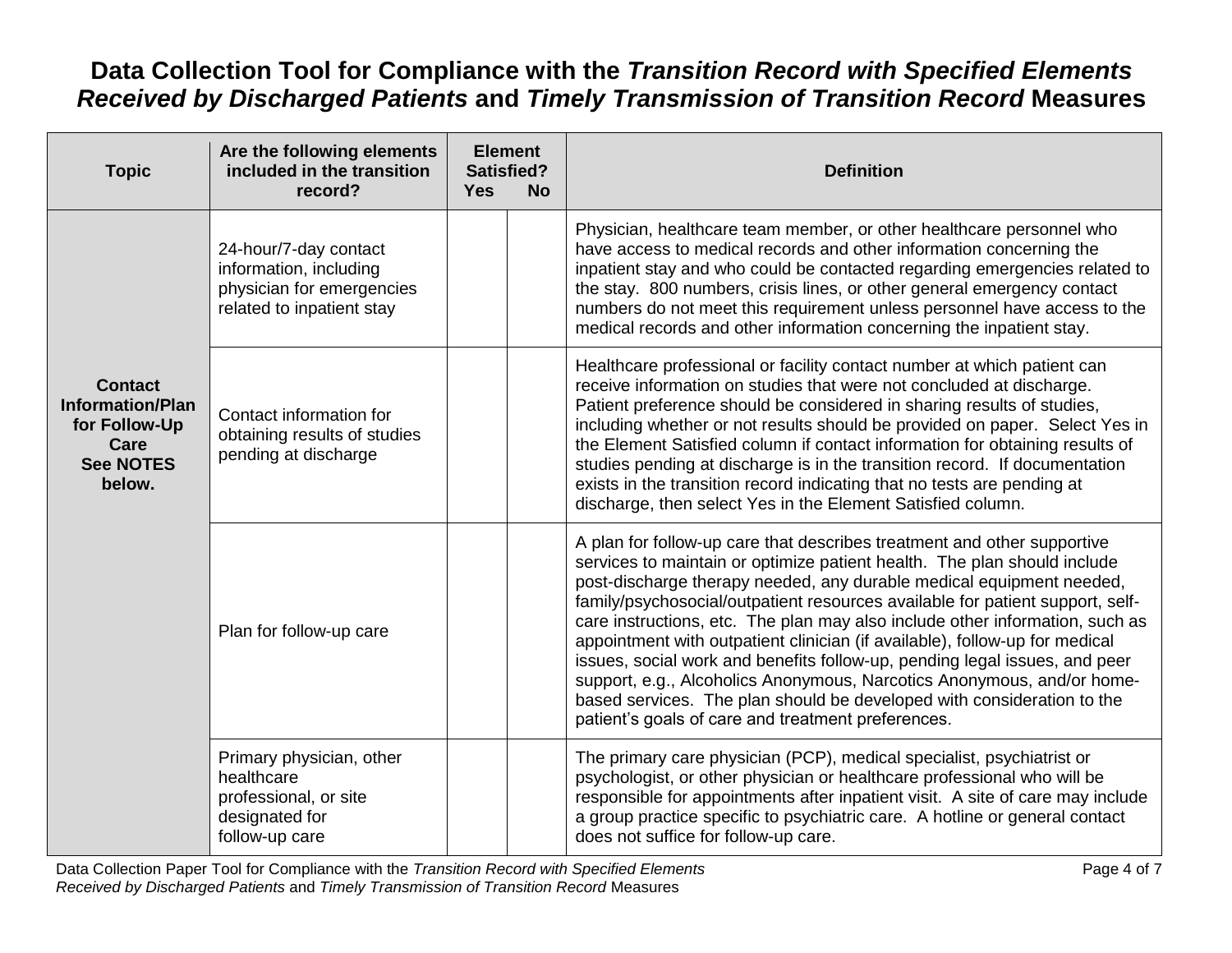| <b>Topic</b>                                                                       | Are the following elements<br>included in the transition<br>record?                                                                                                                                                                                        | <b>Yes</b> | <b>Element</b><br><b>Satisfied?</b><br><b>No</b> | <b>Definition</b> |
|------------------------------------------------------------------------------------|------------------------------------------------------------------------------------------------------------------------------------------------------------------------------------------------------------------------------------------------------------|------------|--------------------------------------------------|-------------------|
|                                                                                    | Are ALL specified elements<br>included in the transition<br>record?                                                                                                                                                                                        |            |                                                  |                   |
| <b>Transition</b><br><b>Record with All</b><br>of the Specified<br><b>Elements</b> | Was the transition record<br>discussed with the patient or<br>caregiver<br><b>OR</b><br>if the patient was transferred<br>to an inpatient facility, were<br>the four elements discussed<br>with the receiving inpatient<br>facility? (See NOTES<br>below.) |            |                                                  |                   |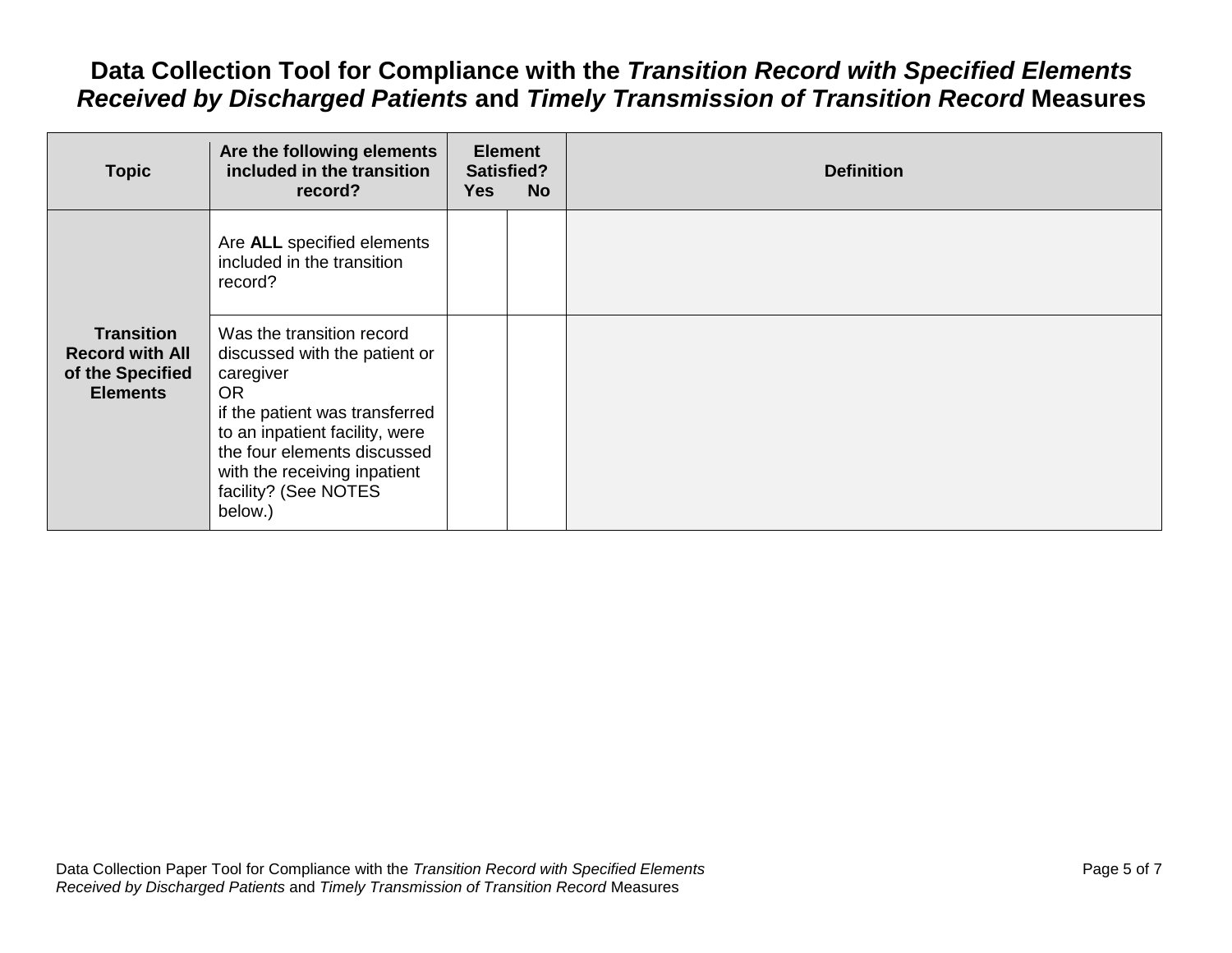#### **Timely Transmission of Transition Record**

The numerator includes patients for whom a transition record, as specified in the *Transition Record with Specified Elements Received by Discharged Patients* Measure, was transmitted to the facility or primary physician, or other healthcare professional designated for follow-up care within 24 hours of discharge. All 11 elements must be captured and transmitted within 24 hours to satisfy the measure numerator.

The denominator includes all patients, regardless of age, discharged from an IPF to home/self-care, or any other site of care. The measure excludes patients who died, left against medical advice (AMA), or discontinued care. Patients who discontinued care include those who eloped or failed to return from leave.

|                                        | Date and time patient was discharged<br>from facility                 |     |           |                                                                                                                                                                                                                                     |
|----------------------------------------|-----------------------------------------------------------------------|-----|-----------|-------------------------------------------------------------------------------------------------------------------------------------------------------------------------------------------------------------------------------------|
|                                        | Date and time transition record was<br>transmitted                    |     |           |                                                                                                                                                                                                                                     |
| <b>Discharge</b><br><b>Information</b> | Method of transmission                                                |     |           | Mail, fax, secure e-mail, or hard copy provided to transport personnel. If the follow-up<br>healthcare professional has mutual access to the electronic health record (EHR), this<br>must be documented as the transmission method. |
|                                        | Was transition record<br>transmitted within 24 hours<br>of discharge? | Yes | <b>No</b> | Calculated as 24 consecutive hours or fewer from the date and time of discharge to<br>the date and time of transmission.                                                                                                            |
|                                        |                                                                       |     |           |                                                                                                                                                                                                                                     |